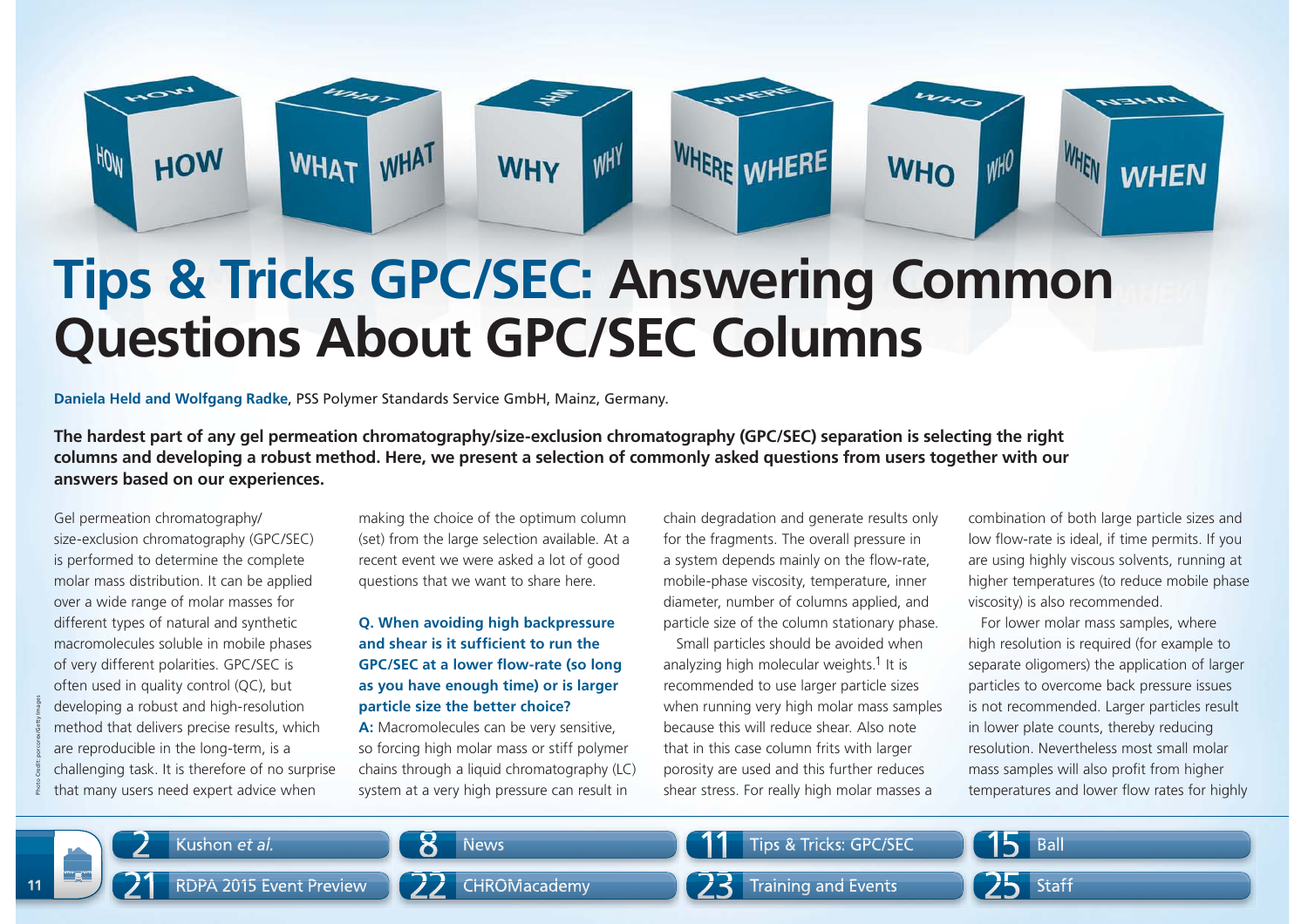viscous solvents because both approaches increase resolution as a result of better mass transport.

### **Q. Could you please comment on the pros and cons of mixed bed column vs. individual pore size columns?**

**A:** This is a tough question because philosophy plays a part here and there are many aspects to consider.

Let us start with the often-mentioned expectation of a "linear calibration curve". Many people seem to feel more comfortable with linear relations, even though the requirements for simple mathematics has diminished with the widespread use of computers in the laboratory that can handle more complex algorithms.

Unfortunately, the relation between the logarithm of the molar mass and the elution volume is not linear. GPC/SEC calibration curves are typically sigmoidal in shape, where the logarithm of the molar mass is plotted versus the elution volume. Most of the time polynomial functions of 3rd (cubic), 5th, or 7th order are used to fit the data. This is a good approach as long as the slope of the calibration curve is also reviewed to avoid overfitting. $2$  The approach also allows the full use of the complete separation range of the column. Please note that linear

2

21

**12**

columns are also non-linear at the high and low molar mass end, therefore a different fitting approach is required if samples elute in that region.

Linear or mixed-bed columns are the result of intense work by column manufacturers. The production involves either a special synthesis route or, much more often, the careful blending of individual pore sizes. The main advantage of linear columns is that they can separate over a wide molar mass range with a constant resolution, and are ideal for routine QC or as screening columns if users have to deal with very different molar masses. You can easily increase the resolution by adding other linear columns of the same type. However, it is very difficult to alter the molar mass separation range when higher or lower molar masses need to be separated. The risk of porosity mismatch is extremely high, for example when combining linear columns with individual columns ideally suited for oligomer separations.<sup>3</sup>

The main advantage of individual pore-size columns is that they provide a highly efficient separation but in a limited molar mass range. Individual pore size columns are therefore often combined in column banks. Columns can be added and removed to alter the molecular weight to tailor it to the application and the time requirement.

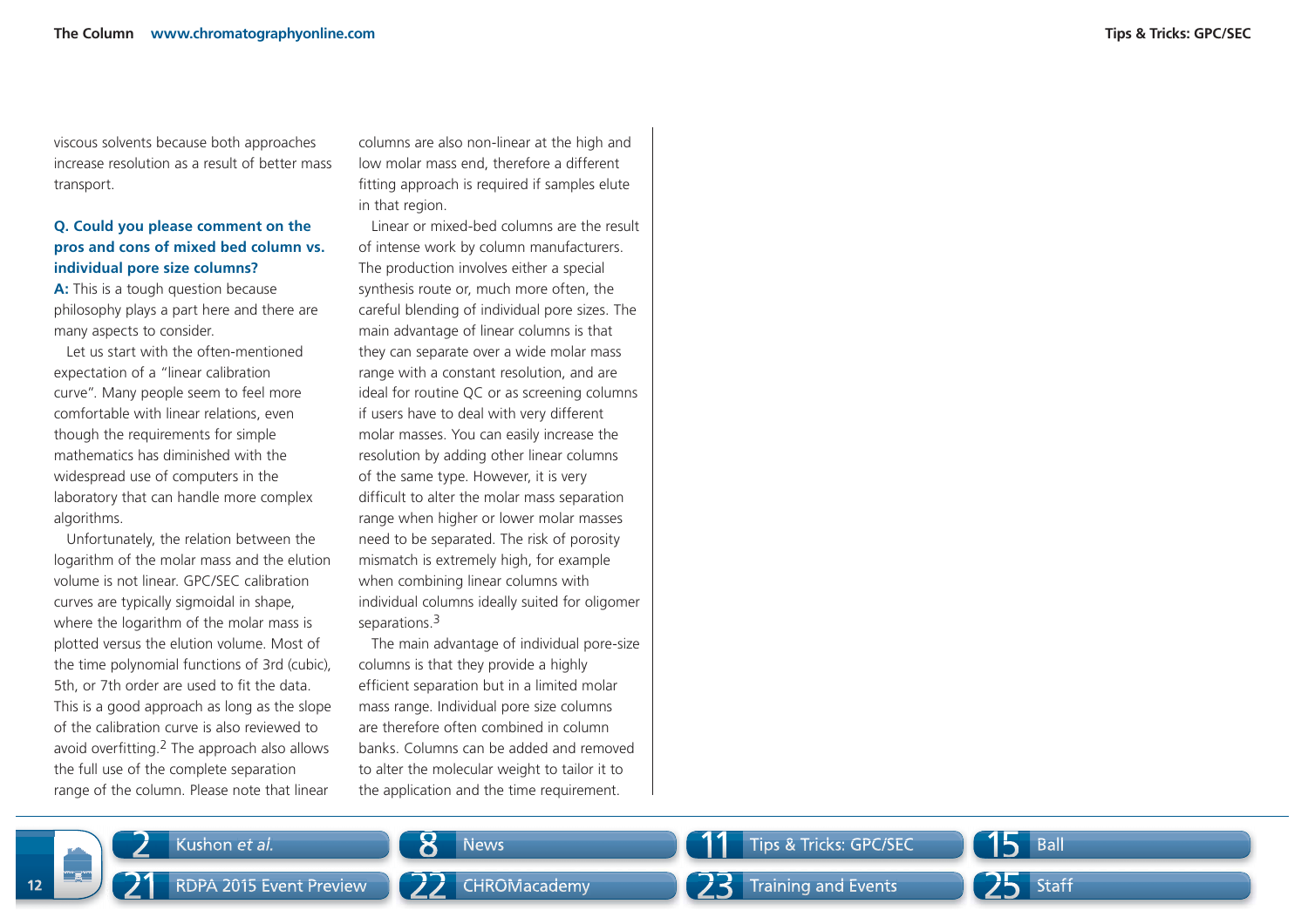When following this approach an additional advantage is that the column with the largest porosity can be used first to separate the high molar mass (and therefore high viscous) chains to avoid viscous fingering.

The best column type is therefore very dependent on the requirements of the laboratory.

**Q. Do you expect polymeric columns to be stable and tolerant to switching eluents? Or do you like to have a column set devoted to a particular solvent and then switch columns when switching solvents? What if you repeatedly change between pure tetrahydrofuran (THF) and THF with small amounts of additives, such as acids or amines?** 

**A:** In general, with solvents that are of a similar polarity to the packing material such as THF, chloroform, dichloromethane, or toluene for styrene-divinylbenzene columns exchanging the solvents should not harm the columns. However, it is advisable to exchange solvents slowly at reduced flow-rates of 0.3–0.5 mL/min. The solvent leaving the column should go directly to the waste and the detectors should be disconnected. There is no reason in principle not to exchange solvents; however, time might be an issue because completely re-establishing swelling

equilibrium after going from one solvent to another often takes longer than reaching a stable RI-baseline.

For solvents that differ substantially in solvent polarity from the column material, we recommend using different columns because of the different swelling of the gel. We even recommend ordering such columns in the solvent of use. Please note that in many of these cases a different stationary phase polarity might be the better choice to avoid interactions.<sup>4</sup>

For the exchange between pure solvent and solvent with additives (amines, acids, salts) we do not see any problems with switching solvents back and forth.

In any case, columns should be stored in pure solvents without additives (no salts, amines, acids). The exception is columns for aqueous applications where a small amount of methanol or NaN3 (0.05 g/L) should be added to avoid growth of algae.

**Q. Does changing solvent composition by addition of salts or other co-solvents require recalibration of the detectors? Should the standards be run with the** same modifier as you use for your **sample?**

**A:** Calibration is always an issue in GPC/SEC. There are two types of calibrations that can be applied: